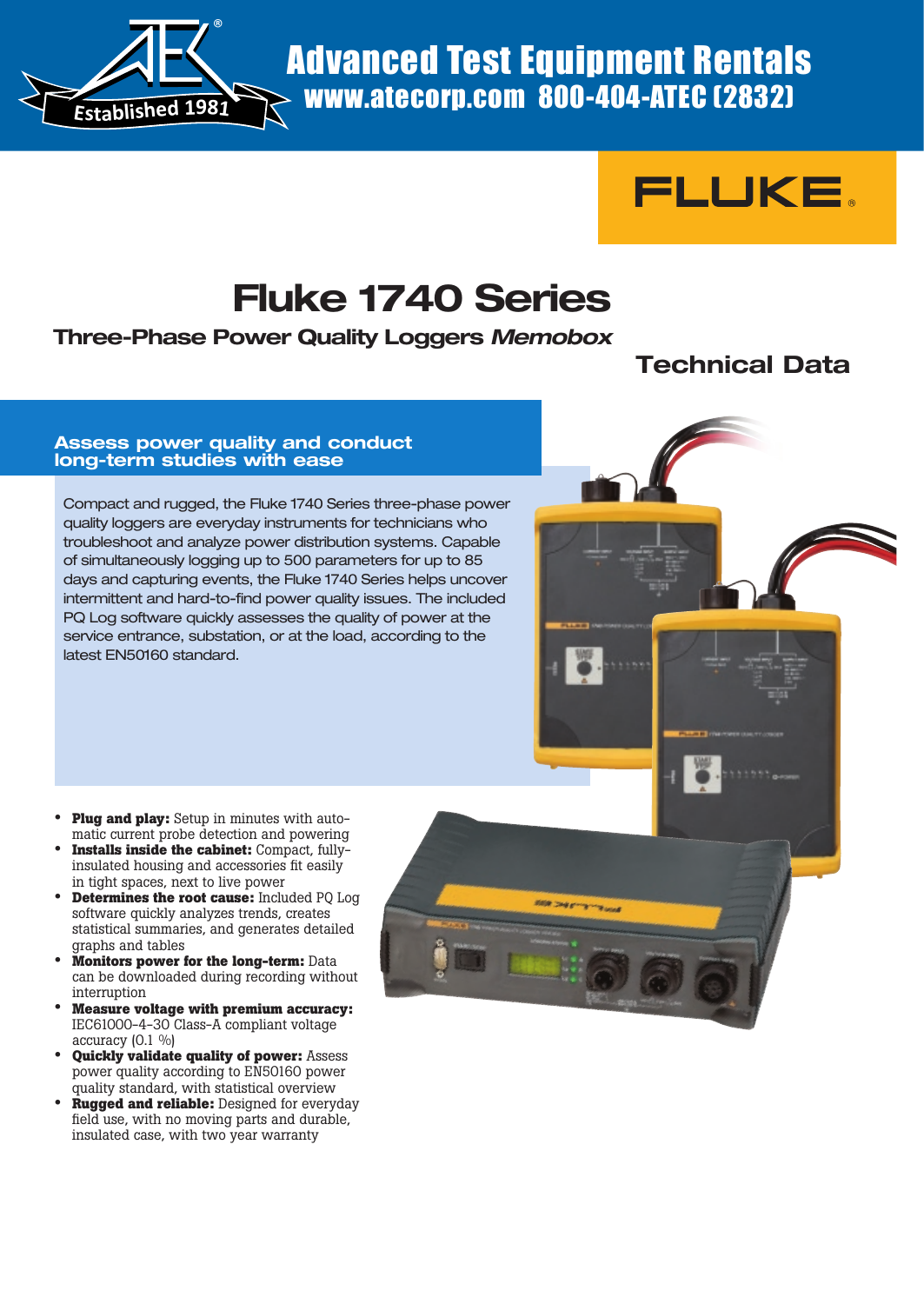

#### **Applications**

**Disturbance analysis** — Uncover root cause of equipment malfunction for later mitigation and predictive maintenance

**Quality of service compliance** – Validate incoming power quality at the service entrance

**Power quality studies** — Assess baseline power quality to validate compatibility with critical systems, before installation

**Load studies** — Verify electrical system capacity before adding loads

**Energy and power quality assessment** — Validate performance of facility improvements by quantifying energy consumption, power factor, and general power quality, before and after, improvements

#### **Plug and play**

All three 1740 Series loggers feature easy plug and play setup, for immediate use. The current probes are connected to the logger with a single plug. The instrument automatically detects, scales, and powers the probes using line power from the measured voltages. All accessories are individually calibrated and can be shared with multiple Fluke 1740 series loggers. Once it is connected, logging begins with the touch of a single button!

#### **Electrical shock protection**

The Fluke 1740 loggers feature double insulated enclosures and accessories to help prevent electrical shock when coming into contact with blanket bus bars, terminals, or cables. They are also designed to meet the stringent safety standards for use in 600 V CAT III and 300 V CAT IV environments.

#### **Loggers for every application**

The portable Fluke 1740 Series power quality loggers are designed for easy installation and use, anywhere in low- and medium-voltage applications. There are three models to choose from to meet your basic or advanced power logging needs:

**Fluke 1743:** IP65 water-proof model for logging the most common power parameters including V, A, W, VA, VAR, PF, energy, flicker, voltage events, and THD.

**Fluke 1744:** Includes the same features as the Fluke 1743. In addition to common power parameters, the Fluke 1744 also measures voltage and current harmonics, interharmonics, mains signaling, unbalance, and frequency.

**Fluke 1745:** Advanced IP50 power quality logger with the same measurement capability as the 1744, plus real-time LCD and five hour UPS.

#### **Power quality logger selection table**

|                                                                                                                     | 1745                                                                             | 1744                                                                              | 1743           |
|---------------------------------------------------------------------------------------------------------------------|----------------------------------------------------------------------------------|-----------------------------------------------------------------------------------|----------------|
| <b>Measurement of common power parameters:</b><br>V, A, W, VA, VAR, PF, energy, flicker, voltage<br>events, and THD |                                                                                  |                                                                                   |                |
| <b>Measurement of voltage and current harmonics</b><br>to the 50th, unbalance, and mains signaling                  | $\bullet$                                                                        | ٠                                                                                 |                |
| Dust/water resistance                                                                                               | <b>IP50</b>                                                                      | IP65 water proof                                                                  |                |
| <b>Display</b>                                                                                                      | $LED + LCD$                                                                      | LED                                                                               | LED            |
| <b>UPS ride-through</b>                                                                                             | 5 hrs                                                                            | 3s                                                                                | 3 <sub>s</sub> |
| <b>Dimensions (HxWxD)</b>                                                                                           | 282 mm x 216 mm x 74 mm<br>$(11.5 \text{ in } x 8.8 \text{ in } x 3 \text{ in})$ | 170 mm x 125 mm x 55 mm<br>$(6.9 \text{ in } x 5.1 \text{ in } x 2.2 \text{ in})$ |                |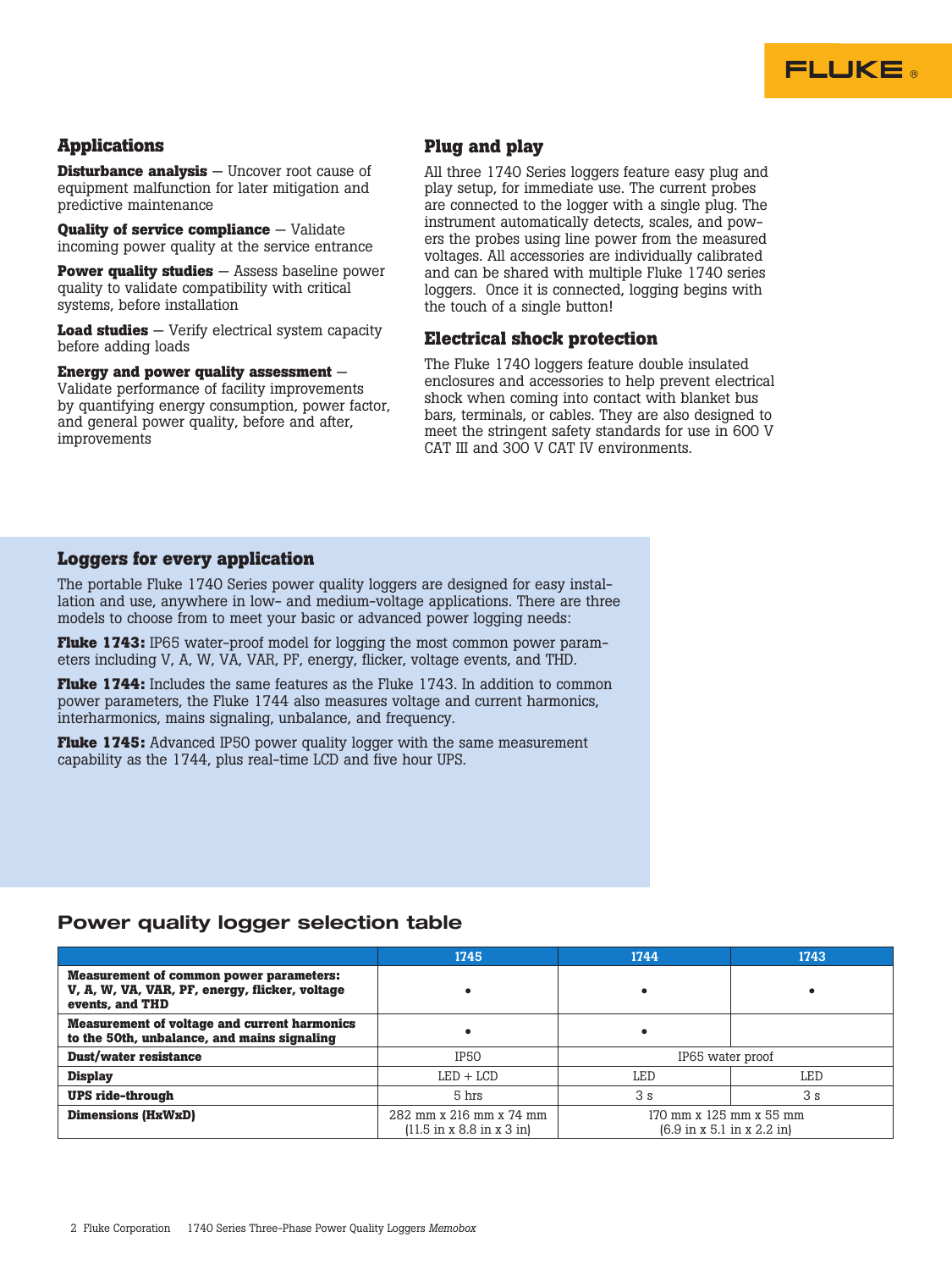#### **Measure all power quality and power parameters**

The Fluke 1745 and Fluke 1744 log over 500 different parameters for each averaging period. This allows you to analyze power quality in detail and to correlate intermittent events, helping to identify the root cause of disturbances. For basic power logging, the Fluke 1743 captures all relevant power parameters.

#### **Calculates current harmonics**

Fluke 1745 and Fluke 1744 loggers can calculate the limits of current harmonics to predict overload of the grid according to the standards VSE, VEOE, VDN, among others. This powerful predictive maintenance feature enables current harmonics to be observed before a distortion appears in the voltage.



#### **View graphs and generate reports with Fluke PQ Log software**

With its easy-to-use interface, the included PQ Log software assists you with logger setup, enables you to verify actual measurement values quickly using the online function, and downloads data from the logger to a connected PC operating on standard Windows® operating systems. You can view the logged data in graphical and tabular form, export it to a spreadsheet, or generate a professional report with the Report Writer function.



For root cause analysis, different measurements such as flicker, voltage and THD can be shown in the same time plot, helping to quickly identify the cause of a disturbance.



Statistical summaries like EN50160 and DISDIP table provide a quick, comprehensive summary. The EN50160 overview display provides a simple display of 8 power quality parameters on one dashboard, according to the latest international power quality standard.



Statistical analysis of Voltage and Current harmonics over a given time period. Red bar graphs indicate issues with the grid. Other colors are warnings for pontential future issues. Harmonics can be presented also as time plots.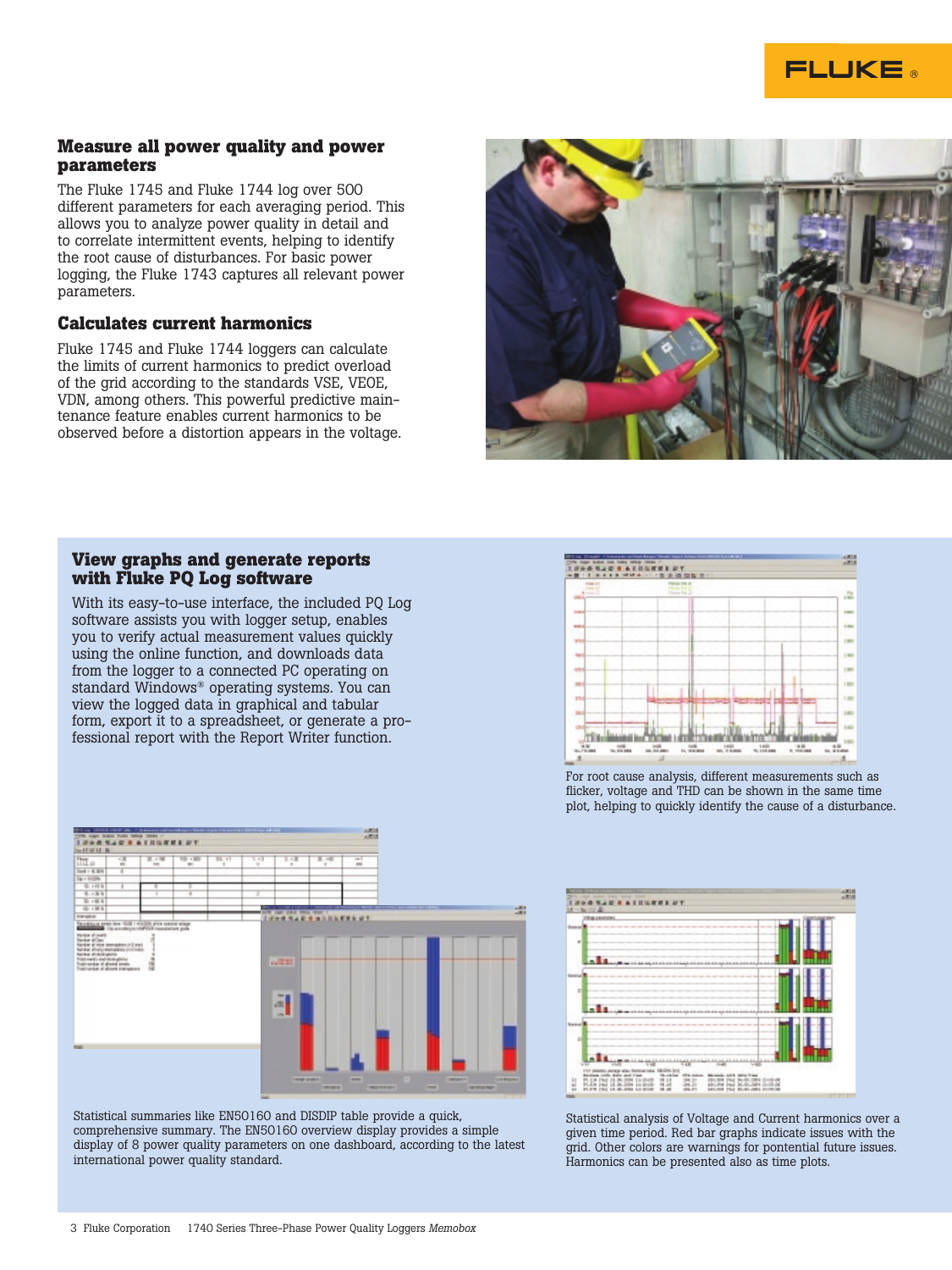

## **Specifications**

### **General**

| <b>Intrinsic error</b>                   | Refers to the reference conditions and is quaranteed for two years |
|------------------------------------------|--------------------------------------------------------------------|
| <b>Warranty</b>                          | 2 years                                                            |
| <b>Recalibration interval</b>            | 2 years recommended                                                |
| <b>Quality system</b>                    | developed, designed, and manufactured according to DIN ISO 9001    |
| <b>Reference conditions</b>              | 23 °C $\pm$ 2 K; 74 °F $\pm$ 2 K, Vm = 230 V $\pm$ 10 %            |
| 50 Hz $\pm$ 0.1 Hz or 60 Hz $\pm$ 0.1 Hz |                                                                    |
|                                          | phase sequence L1, L2, L3                                          |
|                                          | interval length: 10 minutes                                        |
|                                          | Wye connection $(L1, L2, L3$ to N)                                 |
|                                          | Power supply: 88 V to 265 V ac                                     |

#### **Ambient conditions**

| <b>Working temperature range</b> | $-10$ °C to 55 °C (14 °F to 131 °F)             |
|----------------------------------|-------------------------------------------------|
| <b>Storage temperature range</b> | $-20$ °C to 60 °C ( $-4$ °F to 140 °F)          |
| Reference temperature range      | 23 °C $\pm$ 2 K (74 °F $\pm$ 2 K)               |
| <b>Relative humidity</b>         | Fluke 1745: Class B2 acc. IEC 60654-1           |
|                                  | Fluke 1744/43: Class C2 acc. IEC 60654-1        |
| Housing                          | robust, fully insulated housing and accessories |
| <b>Environmental protection</b>  | Fluke 1745: IP50 as per EN60529                 |
|                                  | Fluke 1744/43: IP65 as per EN60529              |
| <b>Safety</b>                    | IEC/EN 61010-1 600 V CAT III                    |
|                                  | 300 V CAT IV, pollution degree 2                |
|                                  | double insulation                               |
| <b>Type test voltage</b>         | 5.2 kV rms. 50 Hz/60 Hz. 5 s                    |

#### **EMC**

| $\overline{\phantom{a}}$<br>nission | 1000c<br><b>EN550</b><br>ANG.<br>- 1 M<br>$\sim$<br>. |
|-------------------------------------|-------------------------------------------------------|
| <i>Immunity</i>                     | uu<br>ᆠ                                               |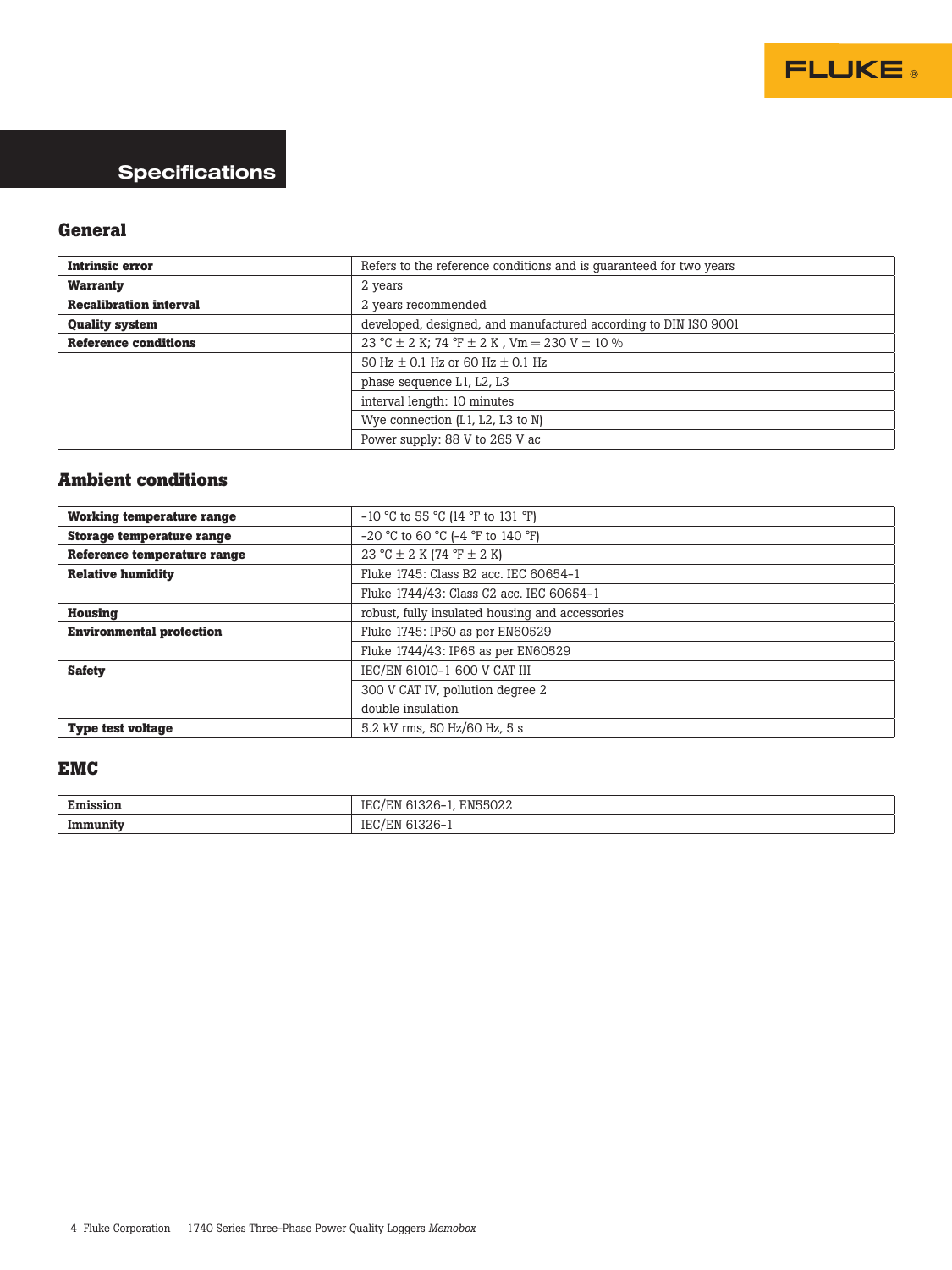

#### **Voltage and current measurement**

#### **Input voltage**

| <b>Input range V, P-N</b>      | max 480 V ac                                                                                               |
|--------------------------------|------------------------------------------------------------------------------------------------------------|
| Input range V <sub>1</sub> P-P | max 830 V ac                                                                                               |
| <b>Max.</b> overload voltage   | 1.2 V <sub>r</sub>                                                                                         |
| <b>Input range selection</b>   | By job programming                                                                                         |
| <b>Connections</b>             | P-P or P-N, 1- or 3-phase                                                                                  |
| Nominal voltage $V_w$          | $\leq$ 999 kV with PTs and ratio                                                                           |
| <b>Input resistance</b>        | App. 820 k $\Omega$ per chan. Lx-N Single phase (L1 or A, L2 or B, L3 or C connected): app. 300 k $\Omega$ |
| <b>Intrinsic uncertainty</b>   | 0.1 % of $V_1$                                                                                             |
| <b>Voltage transformer</b>     | Ratio: $<$ 999 kV / V <sub>1</sub>                                                                         |
| <b>Ratio selection</b>         | By job programming                                                                                         |

#### **Current input with Flexi-Set**

| Input ranges $I_1$ (L1 or A, L2 or B, L3 or C, N) | 15 A/150 A/1500 A/3000 A ac                                                              |
|---------------------------------------------------|------------------------------------------------------------------------------------------|
| <b>Measuring range</b>                            | 0.75 A to 3000 A ac                                                                      |
| <b>Intrinsic uncertainty</b>                      | $<$ 2 % of I <sub>1</sub>                                                                |
| <b>Position influence</b>                         | Max, $\pm$ 2 % of measured value – for distance conductor to meas, head $>$ 30 mm        |
| <b>Stray field influence</b>                      | $\leq \pm 2$ A ac for $I_{\text{av}}$ = 500 A ac and distance to measuring head > 200 mm |
| <b>Temperature coefficient</b>                    | $<$ 0.05 %/K                                                                             |
| <b>Current transformer</b>                        | Ratio $\leq$ 999 kA/I <sub>1</sub>                                                       |
| <b>Ratio selection</b>                            | By job programming                                                                       |
| <b>Connection</b>                                 | 3-phase, 3-phase $+N$ , 2 phase L1 or A and L3 or C (2 W-meter-method) 7 pole connector  |

#### **Current input for clamp**

| Input ranges $I_1$ (L1 or A, L2 or B, L3 or C, N) | 0.5 V nominal (for $I_1$ ) 1.4 Vpeak |
|---------------------------------------------------|--------------------------------------|
| <b>Intrinsic uncertainty</b>                      | $<$ 0.3 % of I <sub>1</sub>          |
| Max. overload                                     | $10V$ ac                             |
| <b>Input resistance</b>                           | App. 8.2 k $\Omega$                  |
| <b>Current transformer</b>                        | Ratio $\leq$ 999 kA/I <sub>1</sub>   |
| <b>Ration selection</b>                           | By job programming                   |
|                                                   |                                      |

| <b>Power</b><br>configurations<br>___ | $\overline{\phantom{a}}$<br>Delta<br>Phase<br>Phase.<br>Wye<br>Element<br>Single<br>Split<br>Single<br>Delta<br>.<br>$\cdot$<br>____<br>. |
|---------------------------------------|-------------------------------------------------------------------------------------------------------------------------------------------|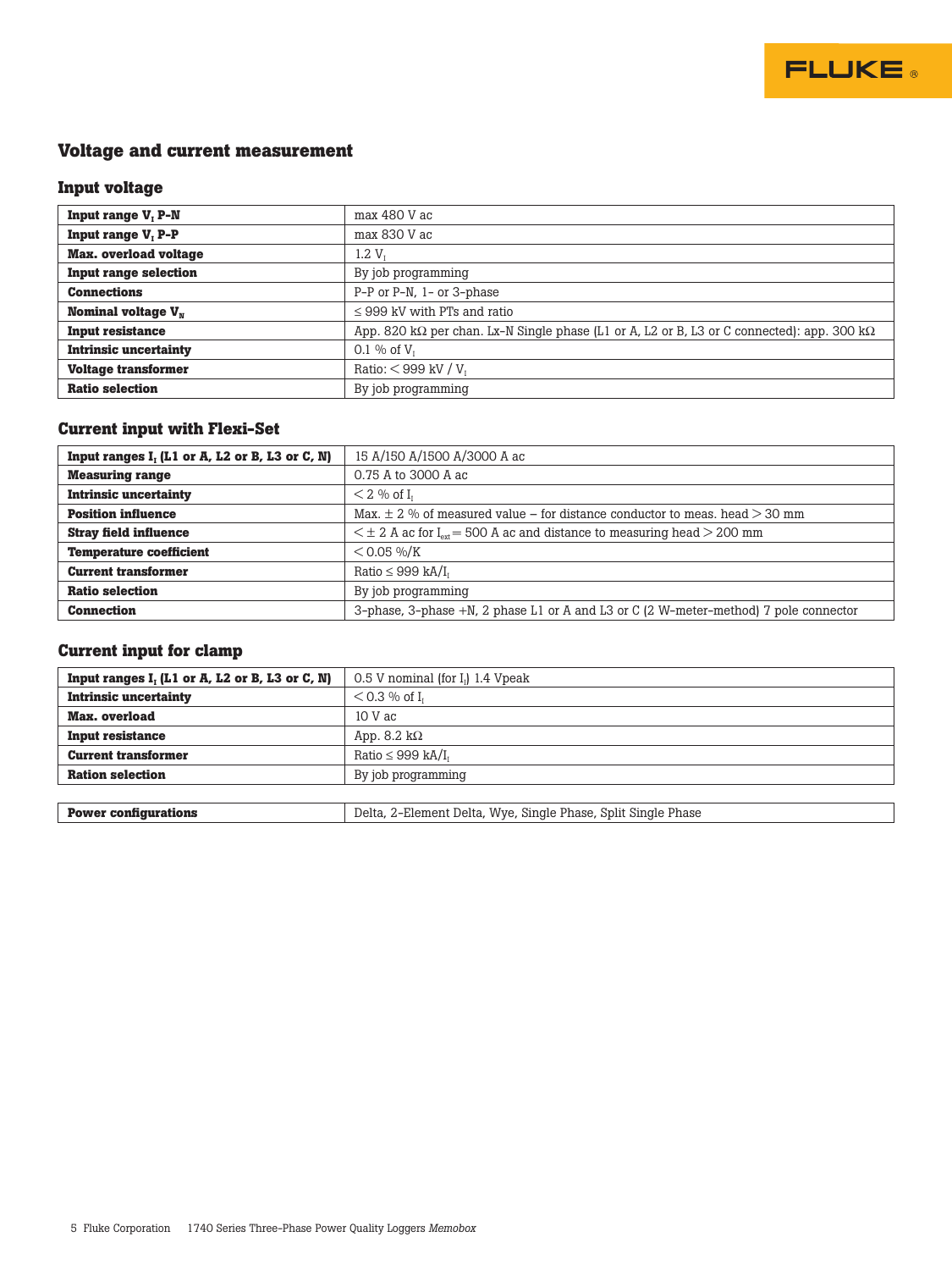

## **Logger**

#### **Power supply**

| <b>Functional Range</b>                  | 88 V to 660 V absolute, 50 Hz/60 Hz                                                                                                  |
|------------------------------------------|--------------------------------------------------------------------------------------------------------------------------------------|
|                                          | 100 V to 350 V dc                                                                                                                    |
|                                          | Internal fuse: 630 mA T                                                                                                              |
| <b>Power consumption</b>                 | 5 Watts                                                                                                                              |
| <b>Ride through</b>                      | Fluke 1745: Internal battery for typ. $> 5$ hours ride through with intelligent power                                                |
|                                          | management                                                                                                                           |
|                                          | Fluke 1743/44: 3 sec Capacitor                                                                                                       |
| <b>Fuse</b>                              | Power supply fuse can be replaced in service facility only. Supply can be connected in<br>parallel to measuring inputs (up to 660 V) |
|                                          |                                                                                                                                      |
| <b>Display, indicators</b>               | LEDs for status and voltage levels                                                                                                   |
|                                          | Fluke 1745: LC-display with backlight for voltage, current, active power, phase sequence.                                            |
| <b>Memory</b>                            | Capacity 8 MB Flash-EPROM                                                                                                            |
| <b>Intervals</b>                         | A function $> 12,000$ intervals for $> 85$ days with 10 min intervals                                                                |
|                                          | P function $>$ 30,000 intervals for $>$ 212 days with 10 min intervals                                                               |
| Events                                   | >13.000                                                                                                                              |
| Memory model                             | Linear or circular                                                                                                                   |
| <b>Interface</b>                         | USB and RS 232, 9600 to 115,000 Baud, automatic Baud rate selection, 3-wire<br>communication                                         |
| <b>Dimensions</b>                        | Fluke 1745: 282 mm x 216 mm x 74 mm (115 in x 88 in x 33 in)                                                                         |
|                                          | Fluke 1743/44: 170 mm x 125 mm x 55 mm (69 in x 51 in x 22 in)                                                                       |
| Weight                                   | Fluke 1745: approx. 3 kg (6.5lb)                                                                                                     |
|                                          | Fluke 1743/44: approx. 2 kg (435 lb)                                                                                                 |
| <b>Measurement</b>                       |                                                                                                                                      |
| A/D converter                            | 16 bit, sample rate: 10.24 kHz                                                                                                       |
| Anti-aliasing filter                     | FIR-Filter, $f_c = 4.9$ kHz                                                                                                          |
| Frequency response                       | Uncertainty $<1$ % of Vm for 40 Hz to 2500 Hz                                                                                        |
| <b>Interval length</b>                   | 1, 3, 5, 10, 30 s, 1, 5, 10, 15, 60 minutes                                                                                          |
| <b>Averaging time for Min/max values</b> | $\frac{1}{2}$ , 1 mains period, 200 ms, 1, 3, 5 s                                                                                    |
| <b>Time base</b>                         | Resolution: 10 ms (at 50 Hz), deviation: 2 s/day at 23 °C $\pm$ 2 °C (74 °F $\pm$ 2 °F)                                              |